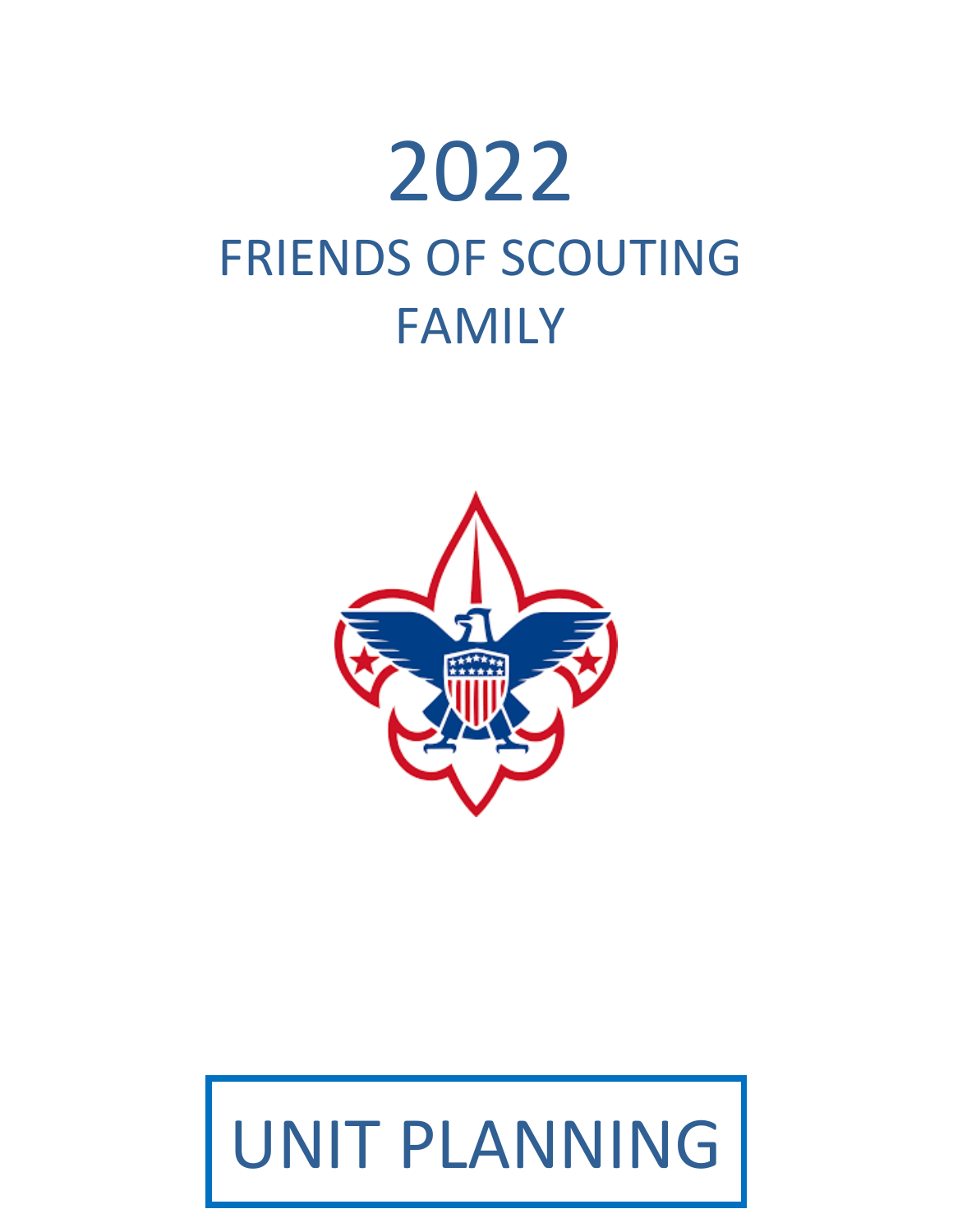# **What is Friends of Scouting?**

Between January and June of each year, the Friends of Scouting (FOS) campaign appeals to all families of every Pack, Troop, Crew, Team, Ship, and Ward for support. Donations from our Scouting families are critical to support the costs of Scouting for all youth Statewide – programs, camps, and the overall strength and sustainability of the Aloha Council.

# **Seven Easy Steps to a Successful Unit FOS Campaign**

# **1. Identify a Unit Friends of Scouting (FOS) Representative**

- The ideal FOS Representative is enthusiastic, persistent, organized, goal-driven, and 100% engaged person with Scouting!
- The FOS Representative will:
	- Partner with the District Chair to ensure each family in the Unit has the opportunity to participate inFOS.
	- Execute key communications and presentation according to the shared timeline to all families in the Unit.
- **No later than 1/15/22, please:**
	- 1. **Identify your Unit FOS Representative**
	- 2. **Email his/her name, email address and phone number to your District Chair.**

# **2. Schedule a FOS Presentation and Review the Unit FOS Goal**

- Schedule a 5 minute FOS presentation for the Unit between January 1, 2022 April 30, 2022. Select the meeting with the highest anticipated attendance.
	- Packs: Blue and Gold Banquet
	- Troops: Court of Honor
- This year's Unit Goal was determined by taking the number of Scouts registered in your Unit on December 31, 2021 X 30% of the families giving \$250 per Scout. This represents your target Unit FOS goal. Your goal may be adjusted slightly based on previous year(s) results from presentations as well as previous Scouting family enrollment.
- **Please inform your District Chair of your presentation date, backup date, time, and location.**

# **3. Preparing for the Presentation**

- The Unit FOS representative shall serve as the lead organizer of the presentation.
- Suggestions for speakers to secure (Commissioner, Adult Volunteer, Scouting Family, Scouts).
- Organize all speaker(s) to verify presentation details including suggested script.
- Review the FOS Packet and add each family's information on the Pledge Cards.
- Connect with your Committee, Advancement, and Website/Newsletter Chair to confirm your Unit's current roster and alumni who gave in the past.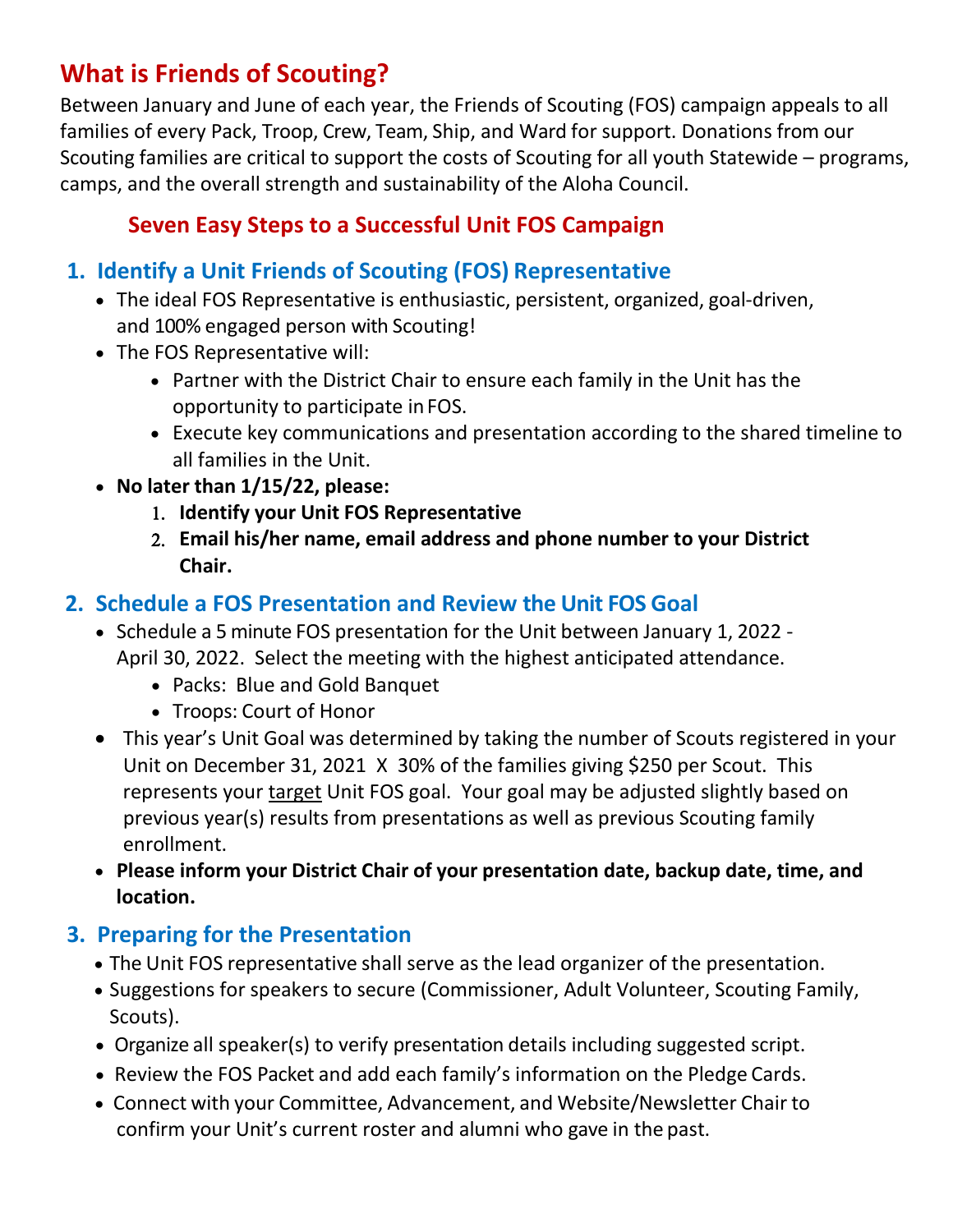# **KEY DATES TO REMEMBER**

# **4. Send out invitations to the Friends of Scouting Presentation**

- Unit FOS Representatives will be asked to all parent in your Unit by letter and/or email prior to the FOS Presentation. This introduction letter will explain the Friends of Scouting campaign, its purpose, and when the presentation will occur in your Unit.
- Personally invite new parents and friends to the presentation.
- See sample of the warm-up email on page 5.
- **Remember:** The more prepared families are for the presentation, the less follow up you will have to do!
- **Invite early gifts through your District giving portal.**
- **Have 1-2 confirmed attendees agreed to make their gifts at the presentation as display of support for others to follow.**

# **5. Host a Well-prepared Presentation**

- Bring the Unit FOS Resource Packet to the presentation.
- Hand out Pledge Cards and pens before the presentation.
- Introduce presenter(s) and publicly turn in your Pledge Card at the end of the presentation.
- The families who you pre-arranged to make their gifts should turn in their Pledge Cards now.
- Collect all Pledge Cards and complete the ledger forms. Presenter to turn in monies and pledges to the Aloha Council service center within 48 hours of the presentation.

# **6. The Follow-up Plan**

- Send a Follow Up email to all families regardless of whether they made a gift or not. Make follow up calls, as needed.
- All pledge cards, even from those unable to give, are turned in to your District FOS Chair or District Executive.
- All Follow Up emails and calls should be completed and all donations and pledges turned in within 2 weeks after the presentation. **PLEASE DO NOT HOLD ANYTHING beyond this time!**
- **Encourage families to donate online through the District's online giving portal.**

# **7. Get Your workplace to Double your Gift!**

- Ask everyone to check with their employer to see if they match donation dollars or pay for volunteer hours.
- Make sure to forward supporting documentation to Ali Peterson at the Aloha Council at [alexandra.peterson@scouting.org.](mailto:alexandra.peterson@scouting.org)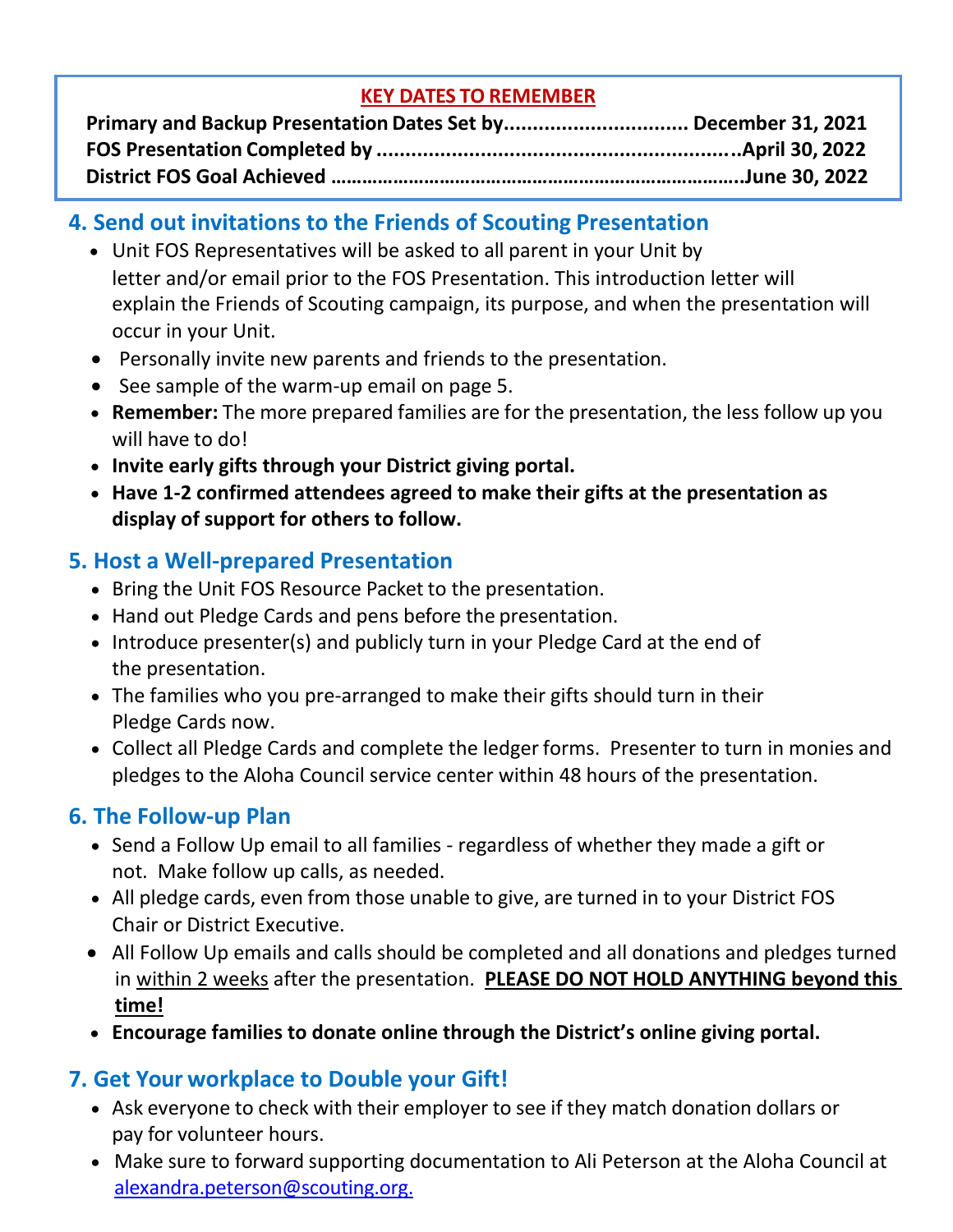# **What Do I Do with the Pledge Cards and Monies?**

- Keep all monies with their pledge cards, even anonymous.
- Sorry! DO NOT write a Unit check as a lump payment for individual donors. Individuals expect their tax deductions for their donation.
- Please make sure **your District's name, Unit type, and numberare on each Pledge Card and all information is legible and complete**.
- Complete & reconcile ledgers. Note who donated, declined, or needs a recognitionitem.
- If applicable, record the donor's and/or spouse's employer on the card for Employee Giving programs.
- Place funds, pledges, and the white ledger sheets in the envelope provided. **Turn in within 48 hours** following the presentation to the Aloha Council Service Center, District FFOS Chair, or District Executive.
- Continue to collect funds after the presentation, every donation matters! Notify your District FFOS Chair that you have funds within one day of receiving them.

Individual Incentive Giving Levels (\$500 or more gets all three 2022 FOS CSP patches)









FOS patches will be distributed through the Development Department. Contact your District Executive for additional campaign materials.

**Campaign materials can be found at:**

[www.ScoutingHawaii.org/fos](http://www.scoutinghawaii.org/fos)

*Click on the designated link for information or to donate*

# **Thank you for your support of Friends of Scouting!**

Direct any questions to your District FFOS Chair or District Executive .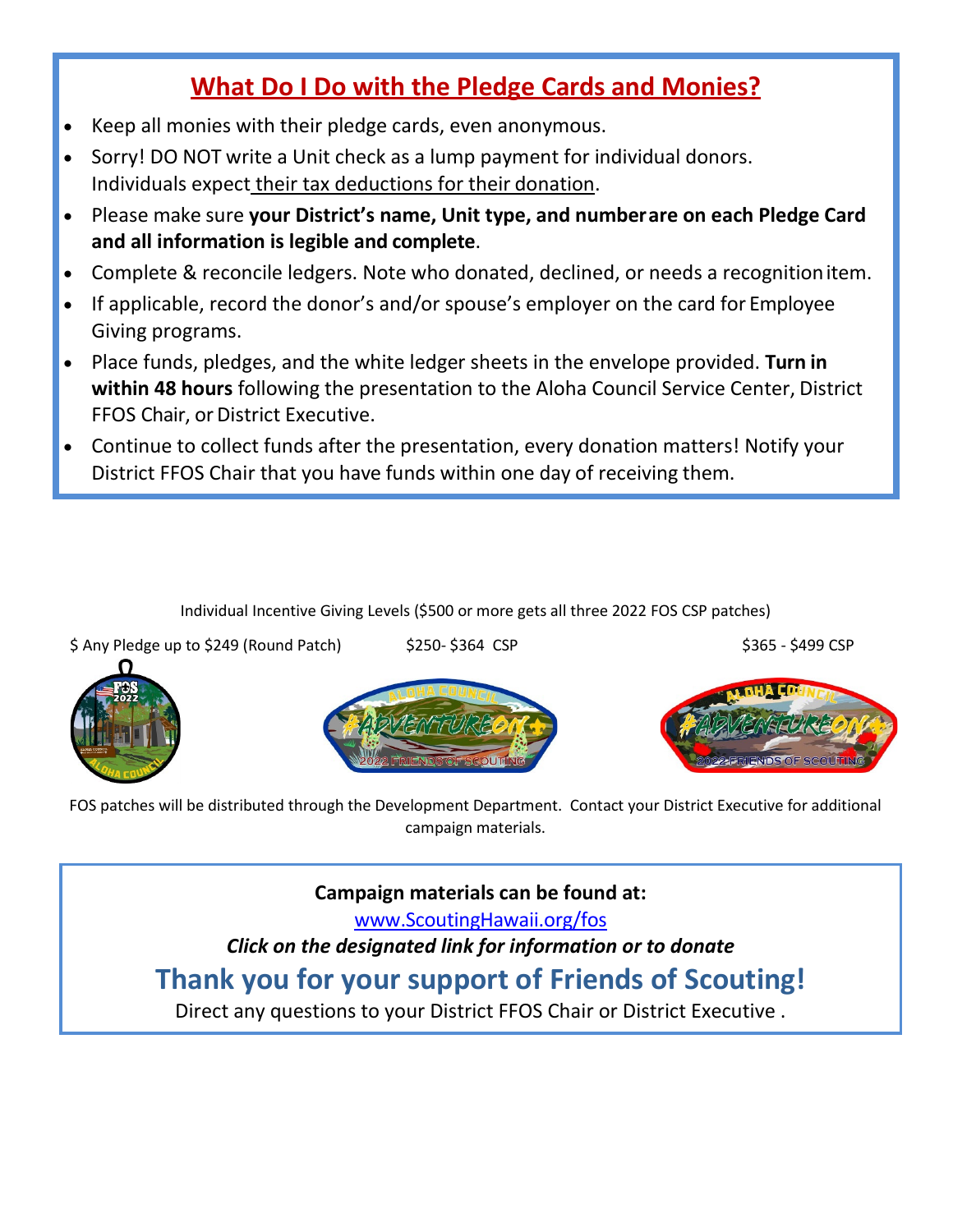# SAMPLE WARM UP EMAIL

#### **COPY, PASTE, EDIT AND SEND TO THE FAMILIES IN YOUR UNIT**

#### Month/Day/Year

Dear Scout Parent,

Hello! This year I am proud to serve as the Friends of Scouting – Family Campaign Coordinator for our Unit, (Troop, Pack, Crew and  $#$ ).

Friends of Scouting is the annual giving campaign that supports our local Scouting program by the Aloha Council. Funds raised from this campaign are crucial for the Council to continue to operate, support programs and activities, provide volunteer training, and maintain camping facilities. Moreover, our support will ensure that our local Scouting program will continue to prepare our children to be caring, confident, and responsible adults.

**I humbly ask you to join me in showing your support of Scouting, our youth, and the Aloha Council as a whole by making your annual Friends of Scouting gift. Our shared goal is to have 100% of our Unit's families participate with a gift of any size.** If able however, we ask that each family consider supporting one Scout by contributing \$250 or more towards our Unit's goal of  $\frac{\pi}{\pi}$  (Unit Goal). This will help greatly to offset the Aloha Council's annual spend of \$550 in excess of Scouting fees for the projected 5,000 Scouts Statewide.

To kick this effort off in the right way, please join me at our upcoming meeting on **The Contain – (Date, Time, Location – Zoom link) where a representative from the Aloha Council will be asking for our support for this year's Friends of Scouting campaign. If you aren't able to make it in person, please visit our District fundraising page to make a gift securely online (insert URL provided by your District Executive) or return the enclosed Pledge Card.** 

I agreed to serve as our Unit FOS Coordinator and ask for your support because I truly believe in the Scouting program and its positive impact on families. Thank you very much for your consideration and your willingness to *Do a Good Turn Daily* and *Help Other People* to ensure that the Scouting program will continue to be strong, dynamic, and sustainable. Mahalo!

Sincerely,

(Unit Coordinator's Name) (Pack/Troop # Your Unit Number) Family Friends of Scouting Coordinator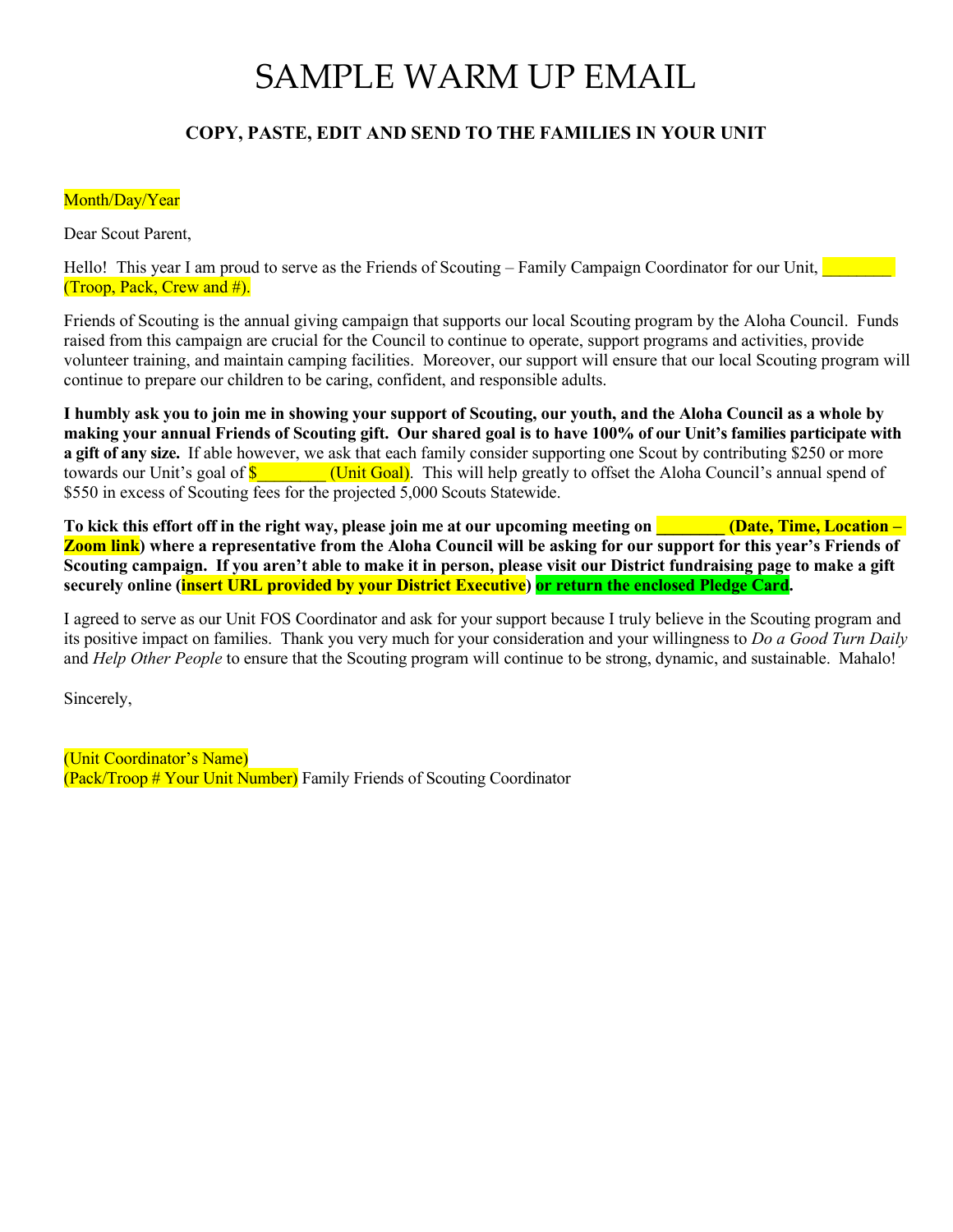# SAMPLE FOLLOW UP EMAIL

#### **COPY, PASTE, EDIT AND SEND TO THE FAMILIES IN YOUR UNIT**

#### Month/Day/Year

#### Dear (Scout parent),

Aloha everyone! Thank you to those of you who were able to join us at the (pack/troop/post/crew) meeting. Those of you who were not able to join us, we missed you but understand that there are many things pulling at your schedules and safety concerns.

To date, we have raised  $\frac{\$$  of our goal of  $\$$  from gifts made at the meeting and gifts made online. Great job so far, but let's keep going!

Please click here to view the Friends of Scouting video that was shown at the meeting. **INSERT VIDEO LINK** HERE OR HYPERLINK THE PRIOR SENTENCE. I hope that you're touched as I was listening to their commitment to Scouting; it is an excellent example of the community of Scouts, volunteer leaders, and parents that provides the necessary fuel for the local Scouting program.

**Would you please join us by making your 2022 FRIENDS OF SCOUTING gift now? Please [CLICK HERE](https://www.flipcause.com/secure/all_campaign/MTMwMDkx/NDE3Mg==) or return the enclosed Pledge Card to show your support of Scouting and all its benefits for the future leaders of our community. Our shared goal is to have 100% of our Unit's families participate with a gift of any size.** If able however, we ask that each family consider supporting one Scout by contributing  $$250$  or more towards our Unit's goal of  $$$ (Unit Goal). This will help greatly to offset the Aloha Council's annual spend of \$550 in excess of Scouting fees for the projected 5,000 Scouts Statewide.

The Aloha Council is proud and grateful to have a community of supporters like you who recognize that the true value of this program is not about awards and medals, but rather the willingness to Do a Good Turn Daily and to Help Other People at all times. Your Friends of Scouting commitment will make a difference! Your support is critical to our continued ability to deliver Scouting programs to bolster character development; citizenship training; and growth in physical, mental, and spiritual fitness to the youth of Hawaii.

Mahalo for your support of Scouting! Be safe.

Sincerely,

(Unit Coordinator's Name) (Pack/Troop # Your Unit Number) Family Friends of Scouting Coordinator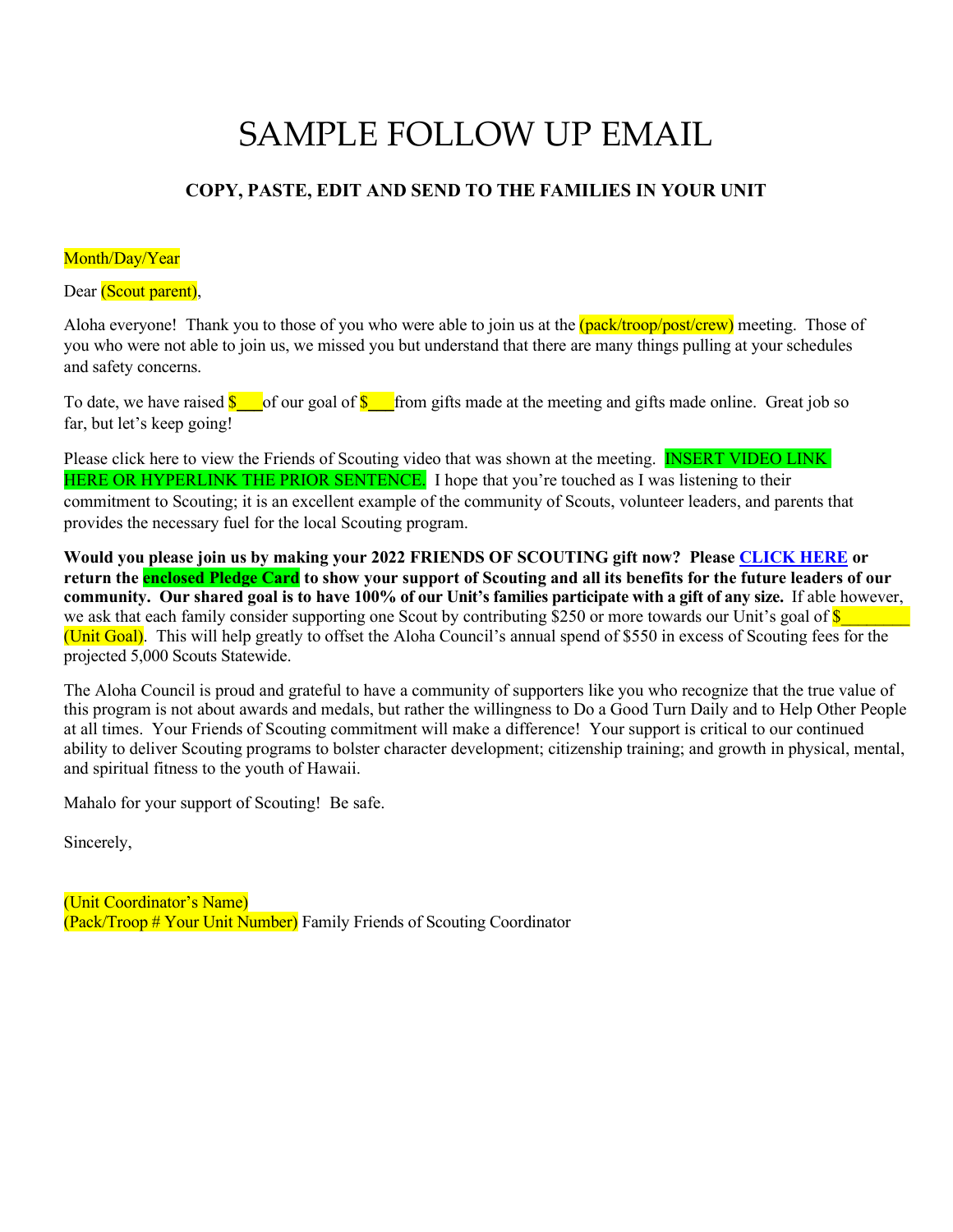## **DISTRICT FAMILY FOS CHAIR**

## **Position Description**

#### **Vision**

The District Family FOS Chair's efforts will set the tone for a successful 2022 FOS campaign by providing support and leadership to the district's units. Working along with the units' FOS Coordinators, the District Family FOS Chair will oversee and coordinate the unit's fundraising efforts to help them achieve their unit goal by June 30<sup>th</sup>.

#### **Role**

By building and giving leadership to the Family FOS presentation team, ensure that every Scouting family is given the opportunity to participate as a contributor to Friends of Scouting and motivate the district team to reach the annual goal.

#### **Responsibilities**

- 1. Set the campaign example with a personal contribution at a leadership level.
- 2. Build an effective presenter/unit support team by:
	- Recruiting enough presenters for every 3-5 units participating
	- Ensuring all presenters are effectively trained through district training, council-wide training, or individual coaching
- 3. Manage the campaign by
	- Ensuring all units are contacted, goals are set and dates are scheduled for a presentation to occur between January and April
	- Providing that a presenter will preside at the unit presentations and a unit coordinator is coached on managing the campaign within the unit
	- Providing encouragement and praise to presenters & unit coordinators
	- Providing weekly updates to District Executive and ensure all contributions are turned in promptly
- 4. Report to the District Finance/FOS Chair and participate in report meetings as requested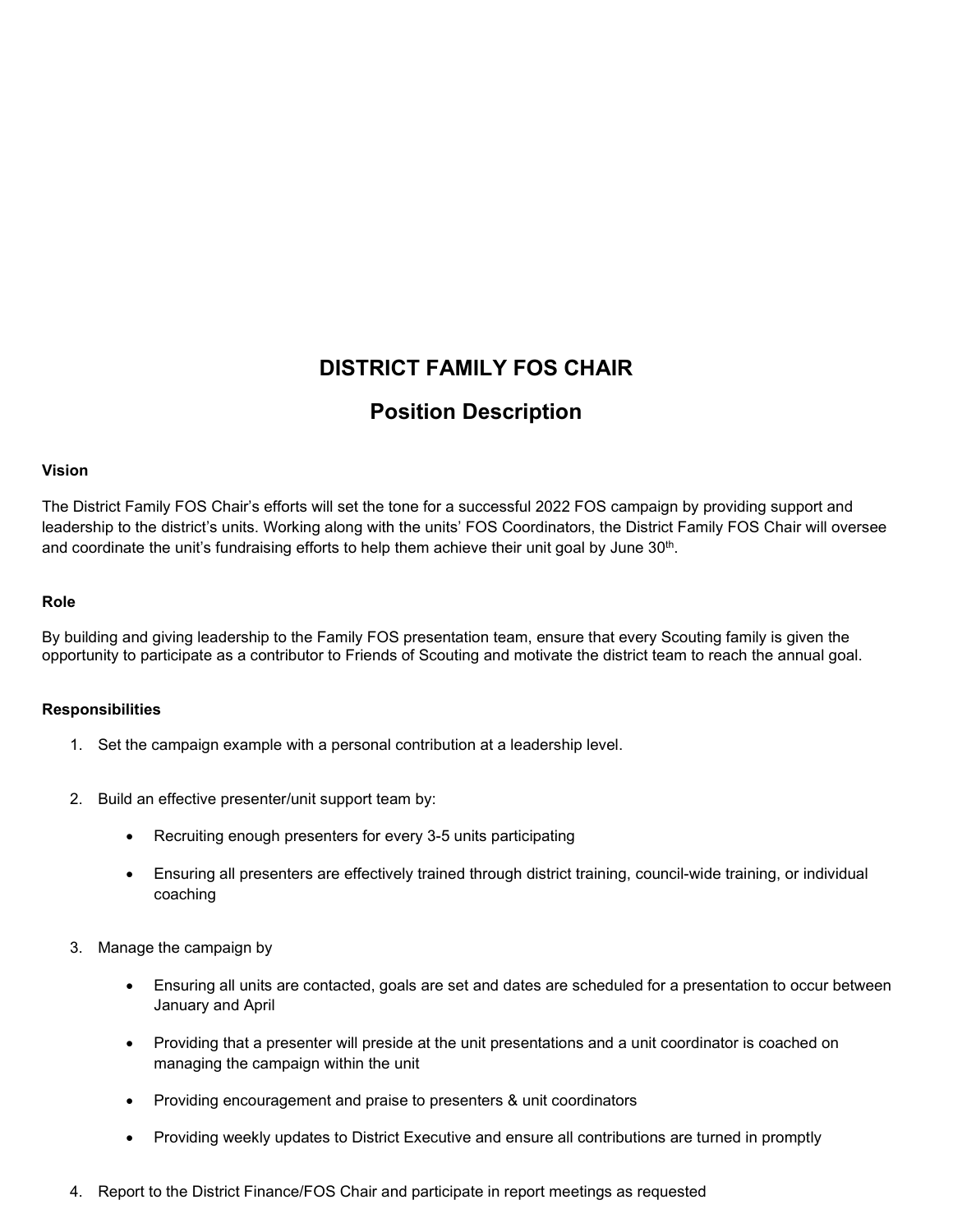# **UNIT FOS PRESENTER**

## **Position Description**

#### **Vision**

The Unit FOS Presenter's high enthusiasm combined with a great delivery of the mission of Scouting during the FOS ask will motivate people to contribute to the FOS campaign, and will educate families about the importance of the FOS campaign, as well as the various ways their contributions support our council and their own scouts.

#### **Role**

Participate in the success of your unit's Family Friends of Scouting campaign by working with your unit FOS Coordinator and giving a quality FOS presentation, ensuring every family hears the Scouting story and has an opportunity to participate in Friends of Scouting.

#### **Responsibilities**

- 1. Report to the District Family FOS Chairman and District Executive.
- 2. Make a generous personal contribution to the campaign.
- 3. Follow the FOS presenter guidelines, detailed in the Family FOS guidebook, by:
	- Attending FOS presenter training and accepting coaching from District FOS chair and District Executive
	- Maintain contact with unit leadership prior to the scheduled presentation
	- Give a quality presentation at the scheduled meeting
		- (between January 1 and April 30), encouraging the unit to meet its FOS goal
	- Turn contributions in to District Executive within two days of the presentation
	- Work with the Unit Leader to make sure all families have the opportunity to give. This may include following up with phone calls after the presentation to secure contributions from families not in attendance.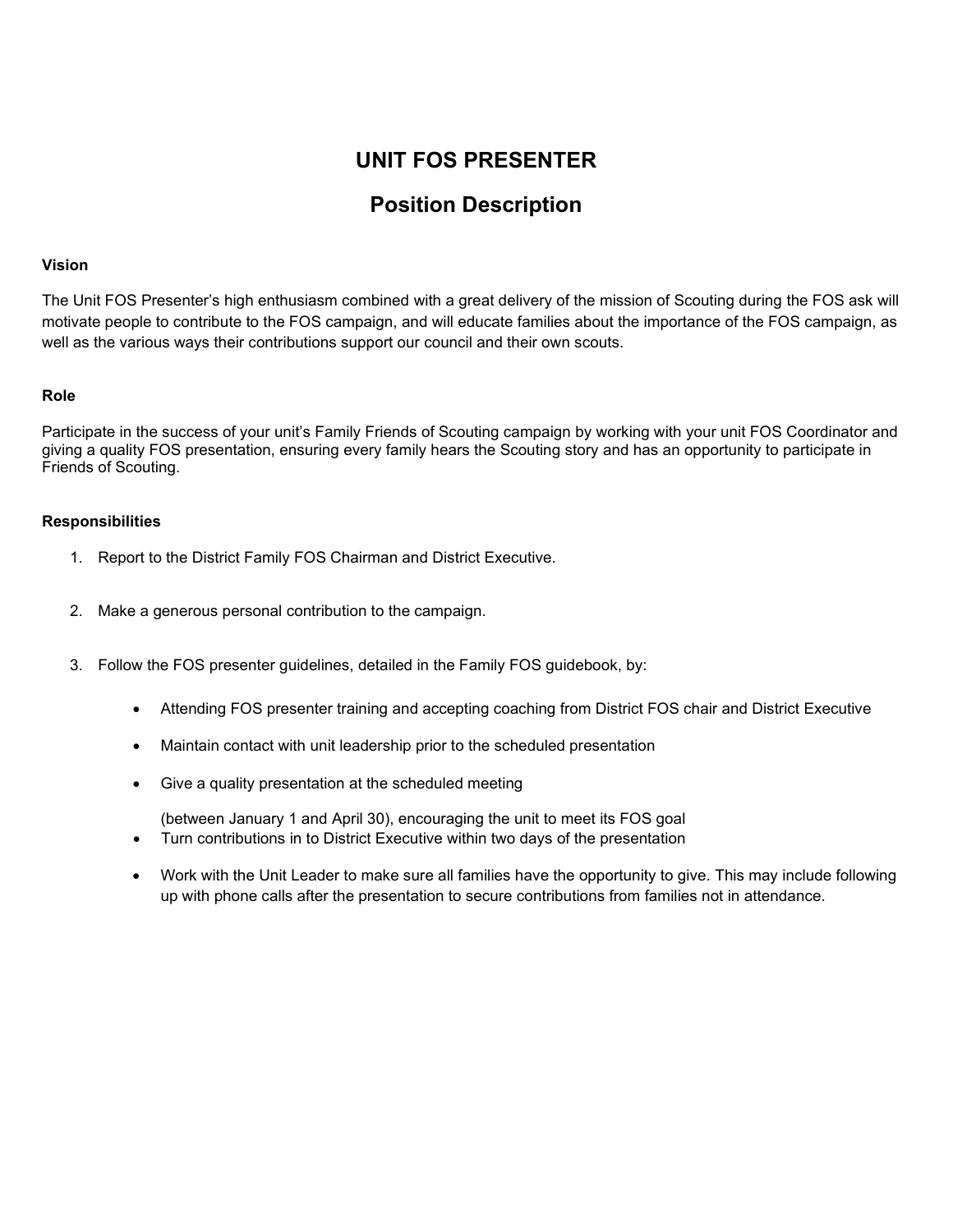# **UNIT FOS COORDINATOR**

# **Position Description**

#### **Vision**

The Unit FOS Coordinator's efforts will help organize the unit's FOS Campaign by communicating with the families in their unit and providing them with the resources necessary for their success; including providing FOS information and literature to prepare families for their unit FOS presentation.

#### **Role**

To coordinate the Family Friends of Scouting Campaign within your Scouting unit, to schedule and communicate the unit's Family FOS Presentation Date, and to work with the Unit FOS Presenter to ensure that every family has the opportunity to give to Friends of Scouting.

#### **Responsibilities**

- 1. Schedule a Family FOS Presentation Date for the unit with the District Family FOS Chairman or District Executive.
- 2. Coordinate the Family FOS Campaign for the unit with the Unit FOS Presenter.
- 3. Working with the Unit FOS Presenter, review each family card prior to the presentation to check for accuracy, to evaluate the ask amount, and to determine how many extra brochures will be needed.
- 4. Communicate and promote the unit family presentation date and purpose to the leaders and family members of the unit.
- 5. Introduce the Unit FOS Presenter the night of the presentation and encourage family support with the Family FOS Campaign.
- 6. Follow up with every family in your unit after the presentation to secure contributions from families not in attendance.
- 7. Turn contributions in to District Executive within two days of the presentation.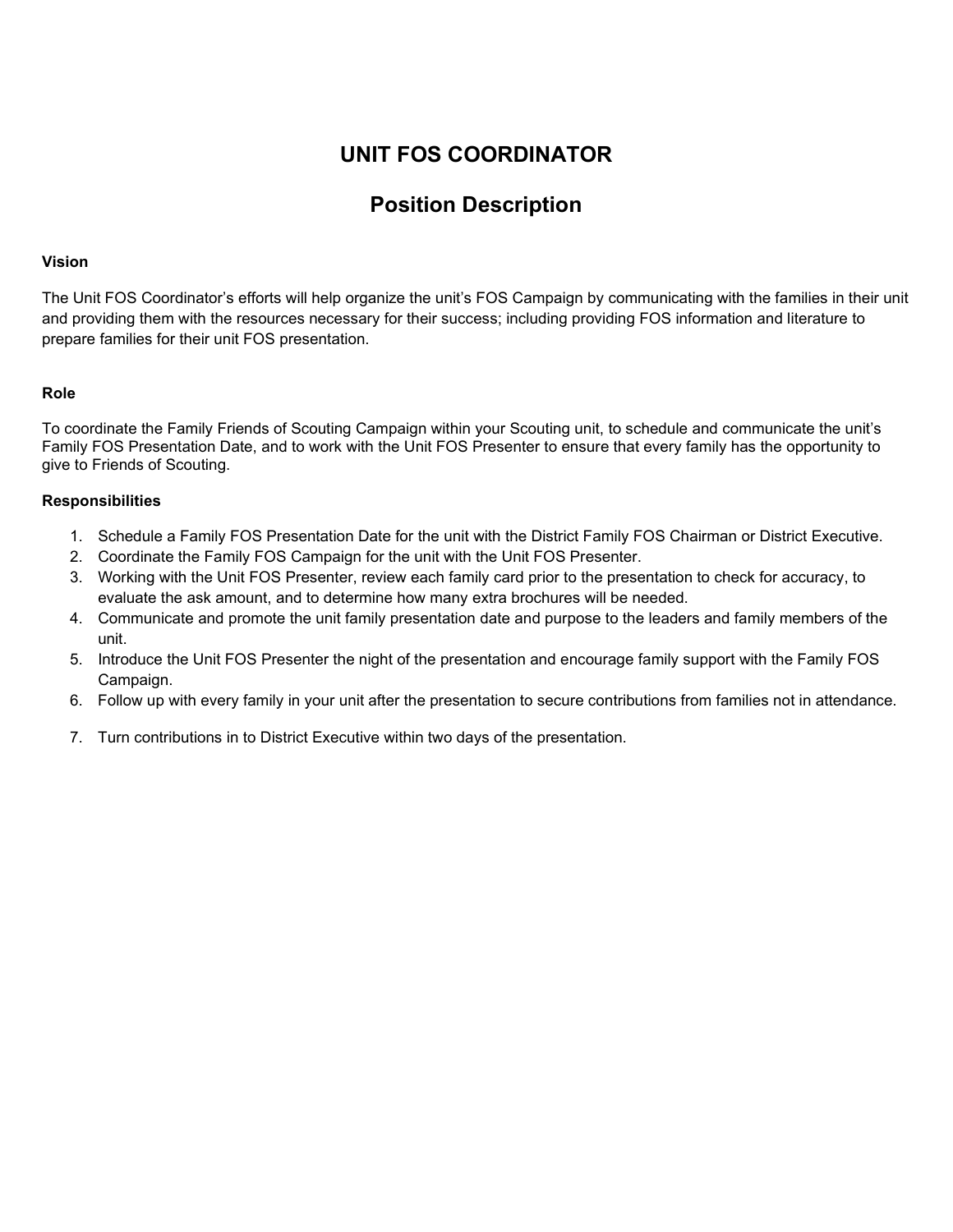# **FOS Presentation**

### (Have Scouts or a leader distribute highlights sheet and pledge cards)

Hello, my name is **Example 2** and I want to thank you for the opportunity to share some important information about the Aloha Council Boy Scouts of America.

Our Council programs are highlighted in the "2021 Council Highlights Sheet."

The Scouting tradition in Hawaii can be traced back 112 years. Today, including your child, over 3,200 young people are receiving a quality character education program through Scouting.

Attendance at Scout summer camps and Cub Scout Day Camps continues to increase. Our Council continues to invest hundreds of thousands of dollars in our camping facilities. Scouts are earning advancements at a record pace and our council routinely produces an Eagle Scout class of over 170 young leaders.

We are equally as proud of the significant strides that are being made in programs for at-risk youth. The Scoutreach program serving underprivileged youth delivers programs to at-risk families and anticipates serving over 1000 Scoutreach youth in 2022. Our commitment to serve all youth, in spite of socio-economic background, is strong.

It is a great time for Scouting at the Aloha Council and you can help continue the legacy of success by making your Friends of Scouting gift. The "Friends of Scouting" campaign is the annual fundraising effort by the Aloha Council to offer local businesses, Scouting families, and other Scouting friends the opportunity to make to support the local Scouting program. Rest assured the Council is fiscally responsible with your gift and 100% of your contribution is used to implement local Scouting programs.